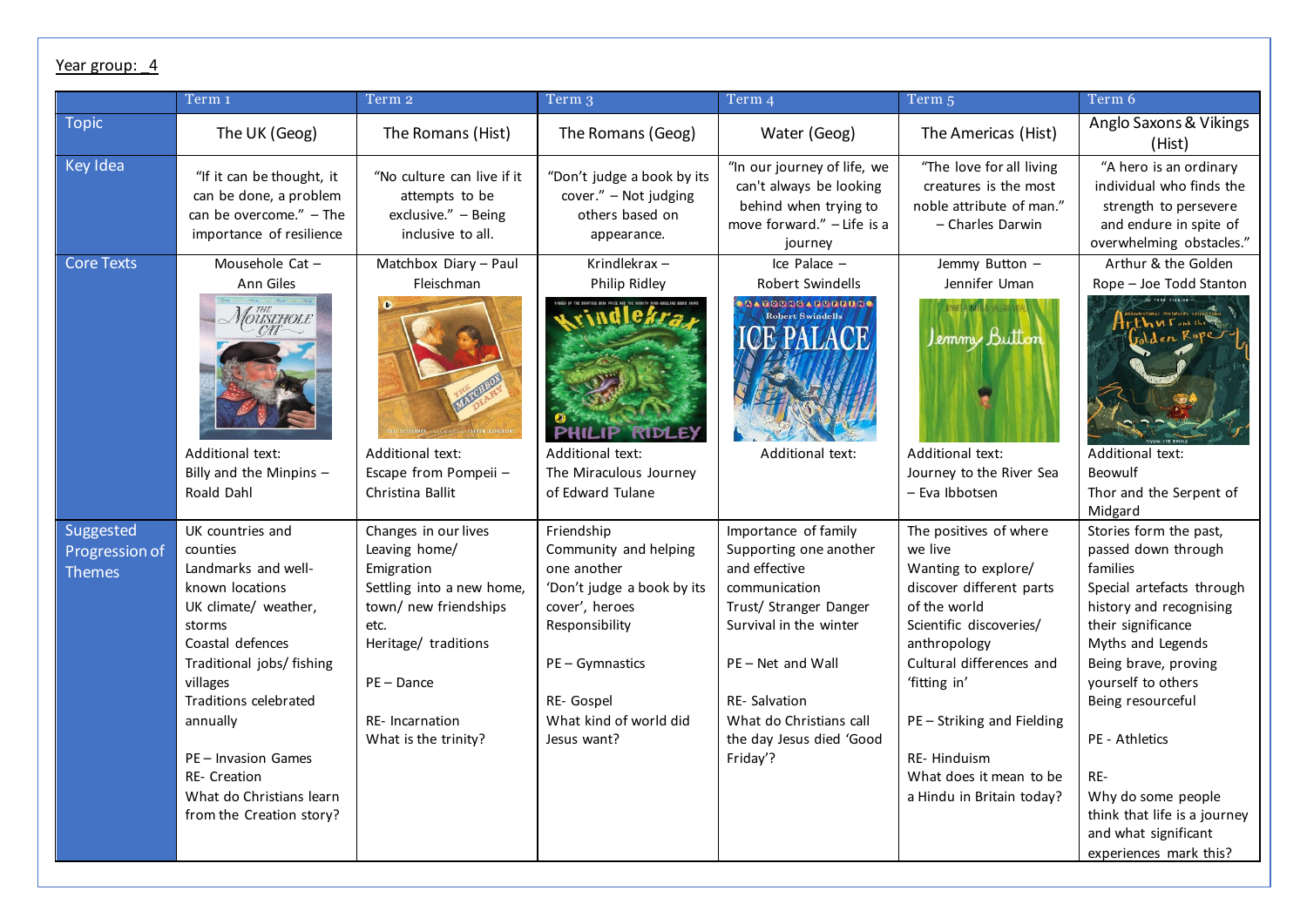| Current<br>affairs/wider<br>world<br>opportunities) | Global warming<br>Climate change<br>Sustainable fishing                                                                                                                                                                                                                                                                                                                                                                                         | Racism<br><b>Bullying</b><br>Migration<br>Languages                                                                                                                                                                                                                                                                                         | Migration<br>Culture<br>Slavery<br>Human rights<br>Windrush era<br>Indigenous communities                                                                                                                                                                                                                                                                       | Global warming<br>Climate change<br>Saving water<br>Survival in challenging<br>environments<br>Water charities                                                                                                                                                                                                                       | Differing beliefs                                                                                                                                                                                                                                                                                                                                                                                                                                                                                                                                                                   | <b>Bullying</b><br>Friendships<br><b>Differences</b>                                                                                                                                                                                                                                                                                                                                                                                                                                                          |
|-----------------------------------------------------|-------------------------------------------------------------------------------------------------------------------------------------------------------------------------------------------------------------------------------------------------------------------------------------------------------------------------------------------------------------------------------------------------------------------------------------------------|---------------------------------------------------------------------------------------------------------------------------------------------------------------------------------------------------------------------------------------------------------------------------------------------------------------------------------------------|-----------------------------------------------------------------------------------------------------------------------------------------------------------------------------------------------------------------------------------------------------------------------------------------------------------------------------------------------------------------|--------------------------------------------------------------------------------------------------------------------------------------------------------------------------------------------------------------------------------------------------------------------------------------------------------------------------------------|-------------------------------------------------------------------------------------------------------------------------------------------------------------------------------------------------------------------------------------------------------------------------------------------------------------------------------------------------------------------------------------------------------------------------------------------------------------------------------------------------------------------------------------------------------------------------------------|---------------------------------------------------------------------------------------------------------------------------------------------------------------------------------------------------------------------------------------------------------------------------------------------------------------------------------------------------------------------------------------------------------------------------------------------------------------------------------------------------------------|
| Cross-<br>Curricular<br>Links                       | $PE -$<br>Learning of key<br>vocabulary -<br>interception,<br>possession,<br>opposition, defender,<br>attacker, reverse.<br>Understand and<br>follow instructions.<br>Understand rules and<br>apply them to game<br>situations.<br>Communication with<br>a partner and group.<br>Adding scores in the<br>tournament to get a<br>final placing.<br>Creating goals set<br>distances apart.<br><b>Estimating distances</b><br>away from a partner. | $PE -$<br>Learning of key<br>vocabulary - stimulus,<br>dynamics,<br>formations, canon,<br>unison, relationships<br>Understand and<br>follow instructions<br>Communication with<br>a partner and group<br>to express an idea<br>Counting to stay in<br>time with music and a<br>group<br>Using distances to<br>create accurate<br>formations | $PE-$<br>Learning of key<br>vocabulary -<br>Extension, body<br>tension, momentum,<br>inversion, pathways<br>Understand and<br>safely follow<br>instructions<br>Structuring and<br>providing feedback to<br>others<br>Learning degrees of<br>rotation through<br>jumps<br>Creating an<br>understanding of<br>inversion through<br>shoulder stands and<br>bridges | $PE -$<br>Learning of key<br>vocabulary-<br>Opponent,<br>consecutive,<br>forehand, backhand,<br>outwit<br>Understand and<br>follow instructions<br>Understand rules and<br>apply them to game<br>situations<br>Communicating<br>tactics and discussing<br>what made them<br>successful<br>Adding numbers<br>in<br>'Rally for points' | $PE -$<br>Learning of key<br>vocabulary - Fielders,<br>batters, striking,<br>tracking, bowling<br>Understand and<br>follow instructions<br>Understand rules and<br>apply them to game<br>situations<br>Communicating ideas<br>and discussing what<br>made them<br>successful<br>Counting the number<br>of objects thrown on<br>each side of the court<br>Keeping the score<br>Degrees of release in<br>throws and bowling<br>Creating goals set<br>distances apart<br>Exploring<br>overarm<br>throwing<br>and<br>discussing their findings<br>relating to technique<br>and accuracy | PE-<br>of<br>Learning<br>key<br>vocabulary<br>Power,<br>speed,<br>strength,<br>vertical, progressive<br>Adding metres<br>thrown to get a total<br>Recording data<br>Analysing data<br>Timing partner in<br>events<br><b>Measuring distances</b><br>with cones<br>Understanding the<br>effect exercise has on<br>the body<br>Learning the names of<br>muscles<br>Exploring the impact<br>of strength and speed<br>on distance produced<br><b>Exploring transferring</b><br>weight to create<br>power in throws |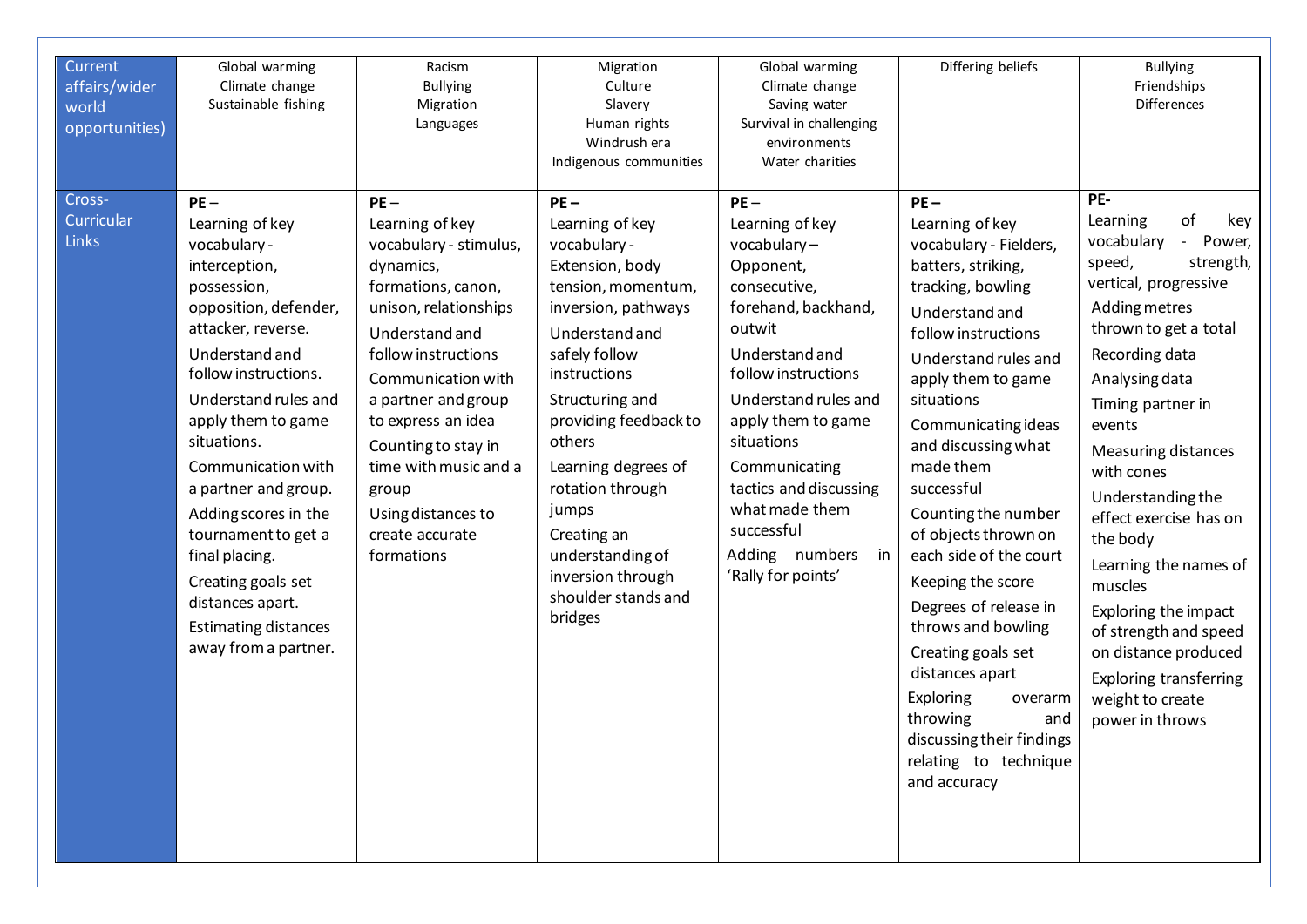| Science – Water cycle/<br>Forces                                                                                                                                                                                 | Science - Raw and<br>synthetic materials                                                                                 | Science - Evolution,<br>Living things and their<br>habitats, Transport                                         | States of<br>Science -<br>matter                                                                                                             | <b>Science</b><br>Animals<br>$\hspace{0.1mm}-\hspace{0.1mm}$<br>including humans                                                                                                            | Science $-$ Living things<br>and their habitats                                                            |
|------------------------------------------------------------------------------------------------------------------------------------------------------------------------------------------------------------------|--------------------------------------------------------------------------------------------------------------------------|----------------------------------------------------------------------------------------------------------------|----------------------------------------------------------------------------------------------------------------------------------------------|---------------------------------------------------------------------------------------------------------------------------------------------------------------------------------------------|------------------------------------------------------------------------------------------------------------|
| Art -<br><b>Painting Watercolour-</b><br>landscapes<br>Constable/Turner.<br>sketchbooks,<br>Create<br>record observations.<br>Improve mastery of art<br>& design techniques.<br>about great<br>Learn<br>artists. | DT - Clay Pots, Roman<br>shields and Mosaics-<br>Improve mastery of art<br>& design techniques.                          | $DT - structures - junk$<br>modelling of Roman<br>aqueducts.                                                   | Art & DT - Andy Warhol<br>printing<br>about<br>Learn<br>great<br>artists.<br>$DT$ – piñata<br>Improve mastery of art<br>& design techniques. | Watercolour<br>Art<br>$\overline{\phantom{a}}$<br>landscapes/Monet<br>about great<br>Learn<br>artists.                                                                                      | $DT - Viking$ longboats.<br>Improve mastery of art<br>& design techniques.                                 |
| <b>PSHE</b> - Water Safety,<br>Helping others, Healthy<br>eating                                                                                                                                                 | <b>PSHE</b><br>$\overline{\phantom{a}}$<br>Belonging,<br>Racism,<br>New<br>circumstances, Liberty,<br>Separation         | <b>PSHE</b><br>Freedom,<br>$\qquad \qquad -$<br>Human rights, Slavery,<br>Family, Culture                      | <b>PSHE</b><br>Safety,<br>Strangers, Kidnapping,<br>Survival                                                                                 | <b>PSHE</b> - Determination,<br>Perseverance,                                                                                                                                               | <b>PSHE</b> - Responsibilities,<br>Jobs, People around us,<br>Friendships, Popularity,<br>Empathy, Respect |
| Geog-The UK, Oceans,<br>Water                                                                                                                                                                                    | History -<br>Romans,<br>Invasions<br>Settlers,<br>Caesar<br>Julius<br>and<br>Boudicca.<br>Roman<br>soldiers, Roman life. | Geography - Roman<br>empire and its impact<br>on Britain.<br>Theme that extends<br>knowledge<br>beyond<br>1066 | Geog - Water, Rivers,<br>Oceans,<br>Water<br>Glaciers,<br>Treatment,<br>Flooding, human and<br>physical aspects                              | History $-$<br>Theme in British History<br>that<br>extends<br>knowledge<br>beyond<br>1066.<br>The expansion of the<br>British Empire and its<br>impact<br>Native<br>on<br>American Indians. | History - Anglo Saxons<br>& Vikings, Mythology,<br>Scandinavia, Gods &<br>Goddesses.                       |
| Science-Sound                                                                                                                                                                                                    | Science $-$<br>Raw<br>and<br><b>Synthetic Materials</b>                                                                  | Science-<br>Electricity                                                                                        | $Science -$<br><b>States of Matter</b>                                                                                                       | <b>Science</b><br>Animals<br>including humans                                                                                                                                               | Science $-$ Living things<br>and their habitats                                                            |
| <b>Computing-Coding</b>                                                                                                                                                                                          | Computing<br>- Online<br>safety                                                                                          | <b>Computing</b><br>Spreadsheets                                                                               | <b>Computing - Writing</b><br>for different audiences<br>Making music                                                                        | Computing - Logo<br>Animation                                                                                                                                                               | <b>Computing - Effective</b><br>searching<br>Hardware investigators                                        |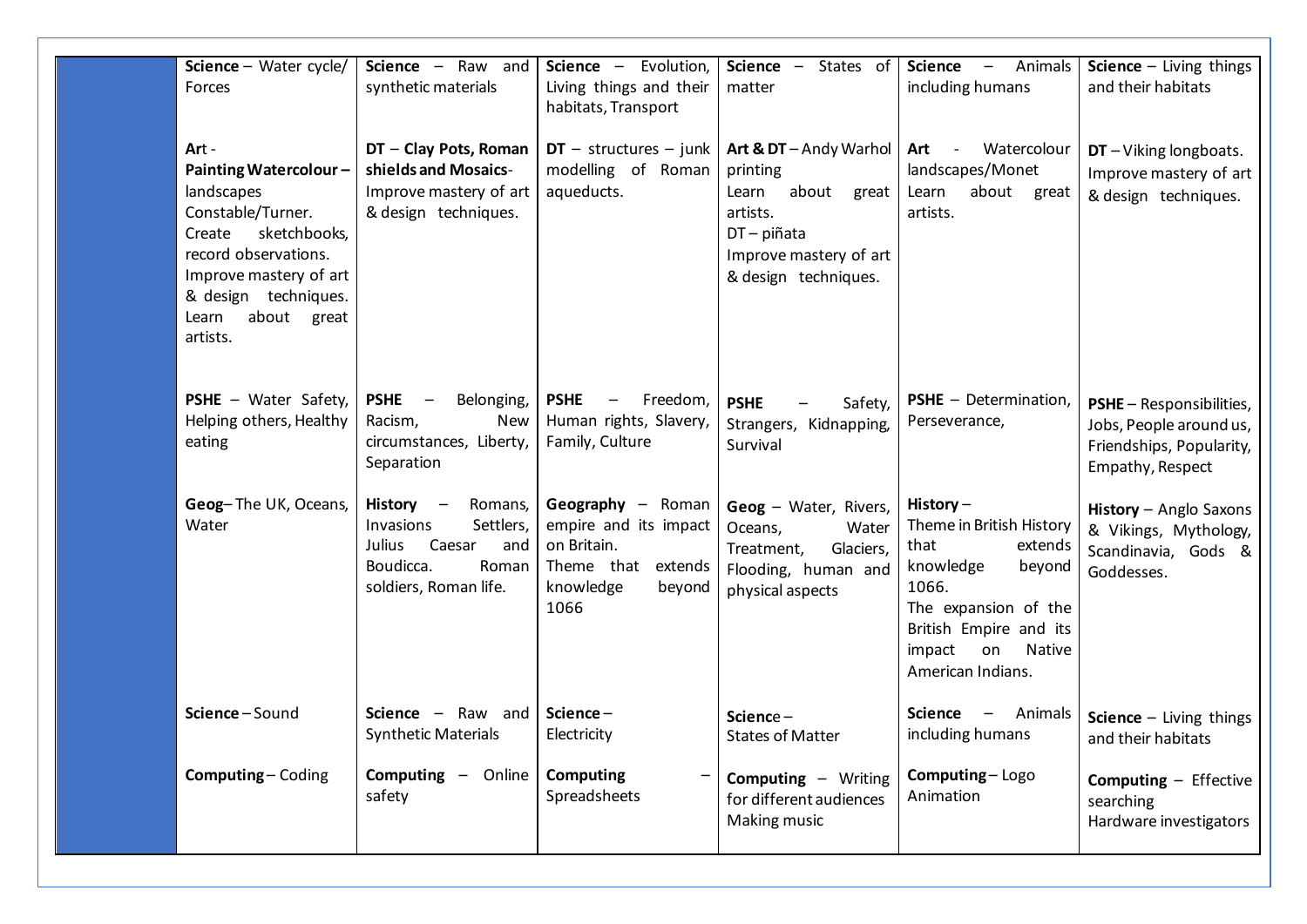| <b>Skills</b> | Science-                | Science -               | Science-                  | Science-                 | Science-                 | Science-                  |
|---------------|-------------------------|-------------------------|---------------------------|--------------------------|--------------------------|---------------------------|
|               | Describe a range of     | Understand most         | Identify common           | Compare and group        | Identify, name and       | Recognise that living     |
|               | sounds and explain      | material derives from   | appliances that run on    | materials together,      | describe the functions   | things can be grouped     |
|               | how they are made.      | Earth                   | electricity               | according to whether     | of the basic parts of    | in a variety of ways      |
|               |                         |                         |                           | they are solids, liquids | the digestive system in  |                           |
|               | Associate some sounds   | To group and sort       | Construct a simple        | or gases                 | humans                   | Classify and identify     |
|               | with something          | familiar objects        | series electric circuit   |                          |                          | into broad groups         |
|               | vibrating.              |                         |                           | Explain what happens     | Identify the simple      |                           |
|               |                         | To work collaboratively | Identify and name the     | to materials when they   | function of different    | Explore and use a         |
|               | Compare sources of      | by discussing and       | basic part in a series    | are heated or cooled     | types of teeth in        | classification key to     |
|               | sound and explain how   | deciding on a sorting   | circuit, including cells, |                          | humans                   | group, identify and       |
|               | the sounds differ.      | criteria                | wires, bulbs, switches    | Measure or research      |                          | name a variety of living  |
|               |                         |                         | and buzzers               | the temperature at       | Compare the teeth of     | things (plants,           |
|               | Explain how to change   | Name synthetic          |                           | which different          | herbivores and           | vertebrates,              |
|               | a sound                 | materials and identify  | Recognise symbols to      | materials change state   | carnivores               | invertebrates)            |
|               | (louder/softer).        | how synthetic           | represent simple series   | in degrees Celsius       |                          |                           |
|               |                         | materials are used.     | circuit diagrams          |                          | Identify, construct and  | Recognise that            |
|               | Recognise how           |                         |                           | Describe how materials   | interpret a variety of   | environments can          |
|               | vibrations from sound   | Explain synthetic       | Identify whether or not   | change state at          | food chains, identifying | change and this can       |
|               | travel through a        | materials are raw       | a lamp will light in a    | different temperatures   | producers, predators     | sometimes pose a          |
|               | medium to an ear.       | materials that have     | simple series circuit,    |                          | and prey                 | danger to living things   |
|               |                         | been changed by         | based on whether or       | Use measurements to      |                          |                           |
|               | Describe the            | humans                  | not the lamp is part of   | explain changes to the   | Identify differences,    | Explain how               |
|               | relationship between    |                         | a complete loop with a    | state of water           | similarities or changes  | environmental changes     |
|               | the pitch of the sound  | Identify the properties | battery                   |                          | related to simple        | have an impact on         |
|               | and the features of its | of materials by         |                           | Explain everyday         | scientific ideas or      | living things             |
|               | source/object that      | investigating the       | Recognise that a switch   | phenomena including      | processes                |                           |
|               | produces it.            | strength of materials   | opens and closes a        | the water cycle          |                          | Record data using         |
|               |                         |                         | circuit                   |                          |                          | diagrams, labels,         |
|               | Find patterns between   | Describe the process of |                           | Record data using        |                          | classification keys,      |
|               | the volume of the       | ways synthetic          | Associate a switch        | diagrams, labels,        |                          | tables, scatter graphs,   |
|               | sound and the strength  | materials are made      | opening with whether      | classification keys,     |                          | bar graphs and line       |
|               | of the vibrations that  | from raw materials      | or not a lamp lights in a | tables, scatter graphs,  |                          | graphs                    |
|               | produced it, and the    |                         | simple series circuit     | bar graphs and line      |                          | Explain their findings in |
|               | distance of the source. | Understand the term     |                           | graphs                   |                          | different ways (display,  |
|               |                         | recycle to investigate  | Recognise some            |                          |                          | presentation, writing)    |
|               | Investigate how         | which materials can be  | common conductors         |                          |                          |                           |
|               | different materials can | recycled                | and insulators            |                          |                          |                           |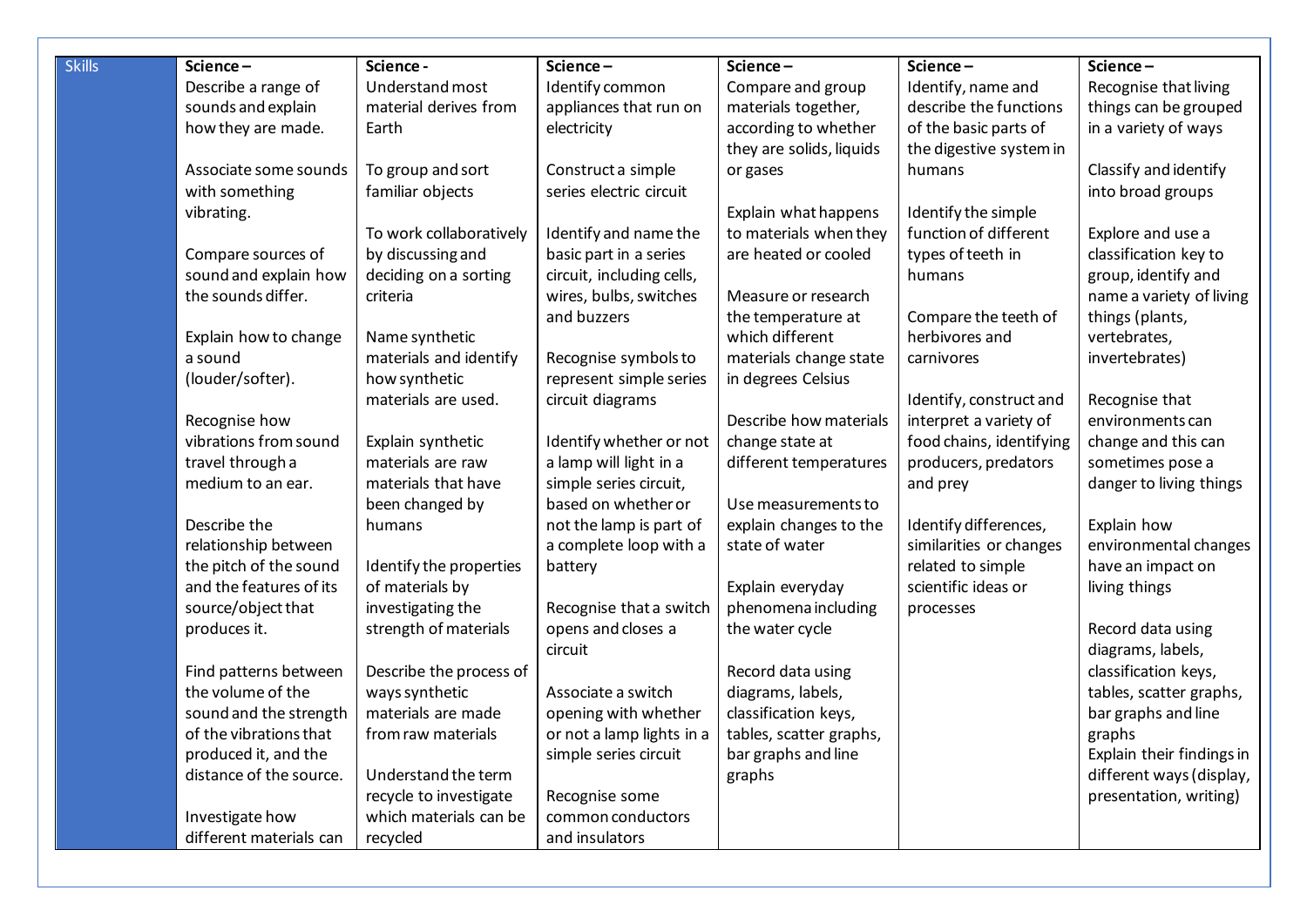| affect the pitch and                     | Find ways in which                        | Associate metals with                                 | Evaluate and             |                               |                          |
|------------------------------------------|-------------------------------------------|-------------------------------------------------------|--------------------------|-------------------------------|--------------------------|
| volume of sounds.                        | products can be                           | being good conductors                                 | communicate their        |                               |                          |
|                                          | recycled                                  |                                                       | methods and findings     |                               |                          |
| Plan and set up a fair                   |                                           | Plan and set up a fair                                |                          |                               |                          |
| test and isolate                         | Decide which scientific                   | test and isolate                                      | Use a range scientific   |                               |                          |
| variables, explaining                    | vocabulary to use to                      | variables, explaining                                 | equipment to take        |                               |                          |
| why it was fair and                      | describe raw and                          | why it was fair and                                   | accurate                 |                               |                          |
| which variables have                     | synthetic materials:                      | which variables have                                  | measurements or          |                               |                          |
| been isolated.                           | material properties,                      | been isolated                                         | readings                 |                               |                          |
|                                          | classify, flexible,                       |                                                       |                          |                               |                          |
| Decide which                             | durable, insulate, float,                 | Suggest improvements                                  |                          |                               |                          |
| information needs to                     | examine, compare,                         | and predictions                                       |                          |                               |                          |
| be collected and                         | buoyancy, sort,                           |                                                       |                          |                               |                          |
| decide the best way for                  | reaction                                  | Ask their own                                         |                          |                               |                          |
| collecting it.                           |                                           | questions                                             |                          |                               |                          |
|                                          | Use Scientific                            |                                                       |                          |                               |                          |
| Evaluate what they                       | investigation language<br>to evaluate and | Explain their findings in<br>different ways (display, |                          |                               |                          |
| have found using<br>scientific language, | communicate findings:                     | presentation, writing)                                |                          |                               |                          |
| drawings, labelled                       | aim, prediction,                          |                                                       |                          |                               |                          |
| diagrams, bar charts                     | equipment, method,                        |                                                       |                          |                               |                          |
| and tables.                              | result, conclusion                        |                                                       |                          |                               |                          |
|                                          |                                           |                                                       |                          |                               |                          |
| $Geog-$                                  | History-                                  | Geog-                                                 | $Geog-$                  | History -                     | History -                |
| *name and locate                         | *know and understand                      | Roman withdrawal                                      | *use world maps,         | Theme in British              | *Britain's settlement    |
| counties and cities of                   | significant aspects of                    | from Britain in c. AD                                 | atlases/ globes to       | History that extends          | by Anglo-Saxons and      |
| the United Kingdom,                      | the history of the wider                  | 410 and the fall of the                               | identify the UK, as well | knowledge<br>beyond           | Scots                    |
| geographical regions                     | world                                     | western Roman                                         | as the countries,        | 1066.                         | *the Viking and Anglo-   |
| and their identifying                    | *understand historical                    | Empire.                                               | continents and oceans    | The expansion of the          | Saxon struggle for the   |
| human and physical                       | concepts such as                          |                                                       | studied at this key      | British Empire and its        | Kingdom of England to    |
| characteristics, key                     | continuity and change                     | *how people's lives                                   | stage                    | impact<br>on<br><b>Native</b> | the time of Edward the   |
| topographical features                   | *how people's lives                       | have shaped this                                      | *describe features and   | American Indians.             | Confessor                |
| (including hills,                        | have shaped this                          | nation and how Britain                                | understand               | Know and understand           | *Viking raids and        |
| mountains, coasts and                    | nation and how Britain                    | has influenced and                                    | geographical sims and    | significant aspects of        | invasion                 |
| rivers),                                 | has influenced and                        | been influenced by the                                | diffs both Human and     | the history of the wider      | *resistance by Alfred    |
| *human geography,                        | been influenced by the                    | wider world                                           | Physical of a region of  | world                         | the Great and            |
| including: types of                      | wider world                               |                                                       | the UK and within        |                               | Athelstan, first king of |
|                                          |                                           |                                                       | South America            |                               | England                  |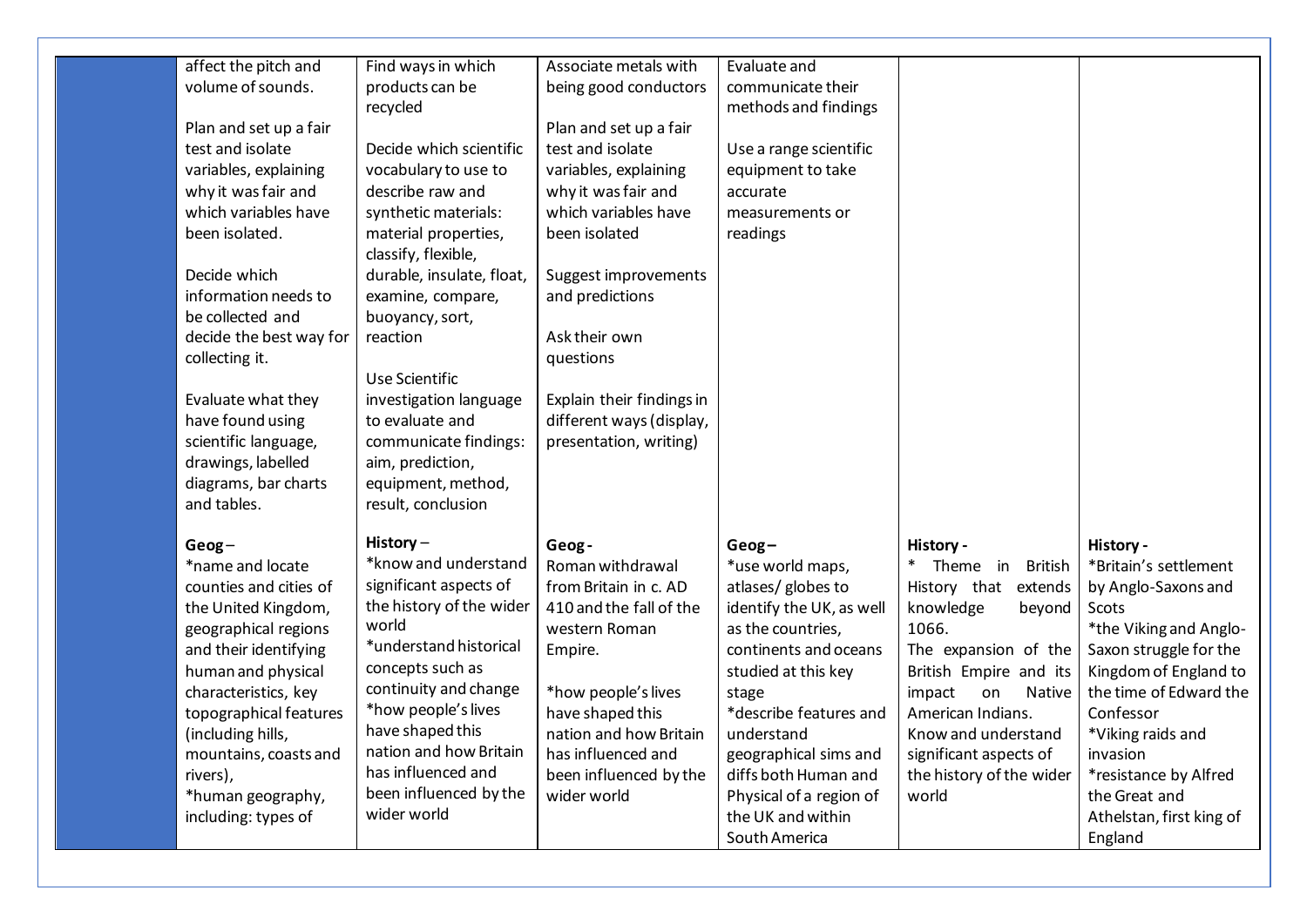|                 | settlement and land                           | *investigate the       | *investigate the               | *locate North and                             | *understand historical                         |                                                  |
|-----------------|-----------------------------------------------|------------------------|--------------------------------|-----------------------------------------------|------------------------------------------------|--------------------------------------------------|
| use             |                                               | Roman Empire and its   | Roman Empire and its           | South America                                 | concepts such as                               |                                                  |
|                 | *use maps, atlases,                           | impact on Britain      | impact on Britain              | The Amazon River                              | continuity and change                          |                                                  |
| globes and      |                                               |                        |                                |                                               | *how people's lives                            |                                                  |
|                 | digital/computer                              |                        |                                |                                               | have shaped this                               |                                                  |
|                 | mapping to locate                             |                        |                                |                                               | nation and how Britain                         |                                                  |
|                 | countries and describe                        |                        |                                |                                               | has influenced and                             |                                                  |
|                 | features studied                              |                        |                                |                                               | been influenced by the                         |                                                  |
|                 |                                               |                        |                                |                                               | wider world                                    |                                                  |
| Music           |                                               | <b>Music</b>           | <b>Music</b>                   | <b>Music</b>                                  | <b>Music</b>                                   | <b>Music</b>                                     |
| learn a musical |                                               | learn a musical        | learn a musical                | learn a musical                               | learn a musical                                | learn a musical                                  |
| instrument      |                                               | instrument             | instrument                     | instrument                                    | instrument                                     | instrument                                       |
|                 |                                               |                        |                                |                                               |                                                |                                                  |
| Art             |                                               | <b>DT</b>              | <b>DT</b>                      | Art/DT                                        | Art                                            | <b>DT</b>                                        |
|                 | -Mix and match colours                        | - Develop confidence   | Develop confidence             | - Use roller and ink                          | -Experiment with                               | -Draw on a range of                              |
|                 | (create palettes to                           | working with clay      | working with clay              | printing.                                     | watercolour, exploring                         | scales                                           |
| match images)   |                                               | adding greater detail  | adding greater detail          | -Use simple block                             | intensity of colour to                         | -Include increased                               |
|                 | -Lighten and darken                           | and texture            | and texture                    | shapes formed by                              | develop shades                                 | detail within work                               |
|                 | tones using black and                         | - Investigate ways of  | Add colour once clay is        | children                                      | -Use sketchbooks to                            | -Develop their own                               |
| white           |                                               | joining clay - scratch | dried                          | -Blend two colours                            | record drawings from                           | design criteria and use<br>these to inform their |
|                 | -Begin to experiment<br>with colour to create | and slip               | Investigate ways of            | when printing                                 | observation                                    |                                                  |
|                 | more abstract colour                          |                        | joining clay - scratch         | -select from and use a                        | -Draw using a variety<br>of tools and surfaces | ideas                                            |
|                 | palettes (e.g. blues                          |                        | and slip<br>Introduce 'Modroc' | wider range of                                | (paint, chalk, pastel,                         | -Research designs<br>-Share and clarify ideas    |
| for leaves)     |                                               |                        | Create work on a larger        | materials and                                 | pen and ink)                                   | through discussion -                             |
|                 | -Experiment with                              |                        | scale as a group               | components, including                         | -Use a variety of                              | Use annotated                                    |
| watercolour,    |                                               |                        | Mechanisms-                    | construction materials,<br>according to their | brushes and                                    | sketches, cross-                                 |
|                 | exploring intensity of                        |                        | pneumatic systems              | functional properties                         | experiment with ways                           | sectional drawings and                           |
|                 | colour to develop                             |                        |                                | and aesthetic qualities                       | of marking with them                           | diagrams                                         |
| shades          |                                               |                        |                                | -apply their                                  | -Experiment with                               | -apply their                                     |
| -Explore        |                                               |                        |                                | understanding of how                          | different tones using                          | understanding of how                             |
|                 | complementary and                             |                        |                                | to strengthen, stiffen                        | graded pencils and                             | to strengthen, stiffen                           |
|                 | opposing colours in                           |                        |                                | and reinforce more                            | develop shadows                                | and reinforce more                               |
|                 | creating patterns                             |                        |                                | complex structures                            |                                                | complex structures                               |
| PE:             |                                               | PE:                    | PE:                            | PE:                                           | PE:                                            | PE:                                              |
|                 | Develop passing to a                          | Respond imaginatively  | Develop the range of           | Demonstrate increased                         | Develop batting                                | Develop an                                       |
|                 | teammate using a                              | to a range of stimuli  | shapes they use in             | technique when using                          | technique consistent                           | understanding of                                 |
|                 | variety of techniques                         | related to character   | their sequences.               | shots both                                    |                                                |                                                  |